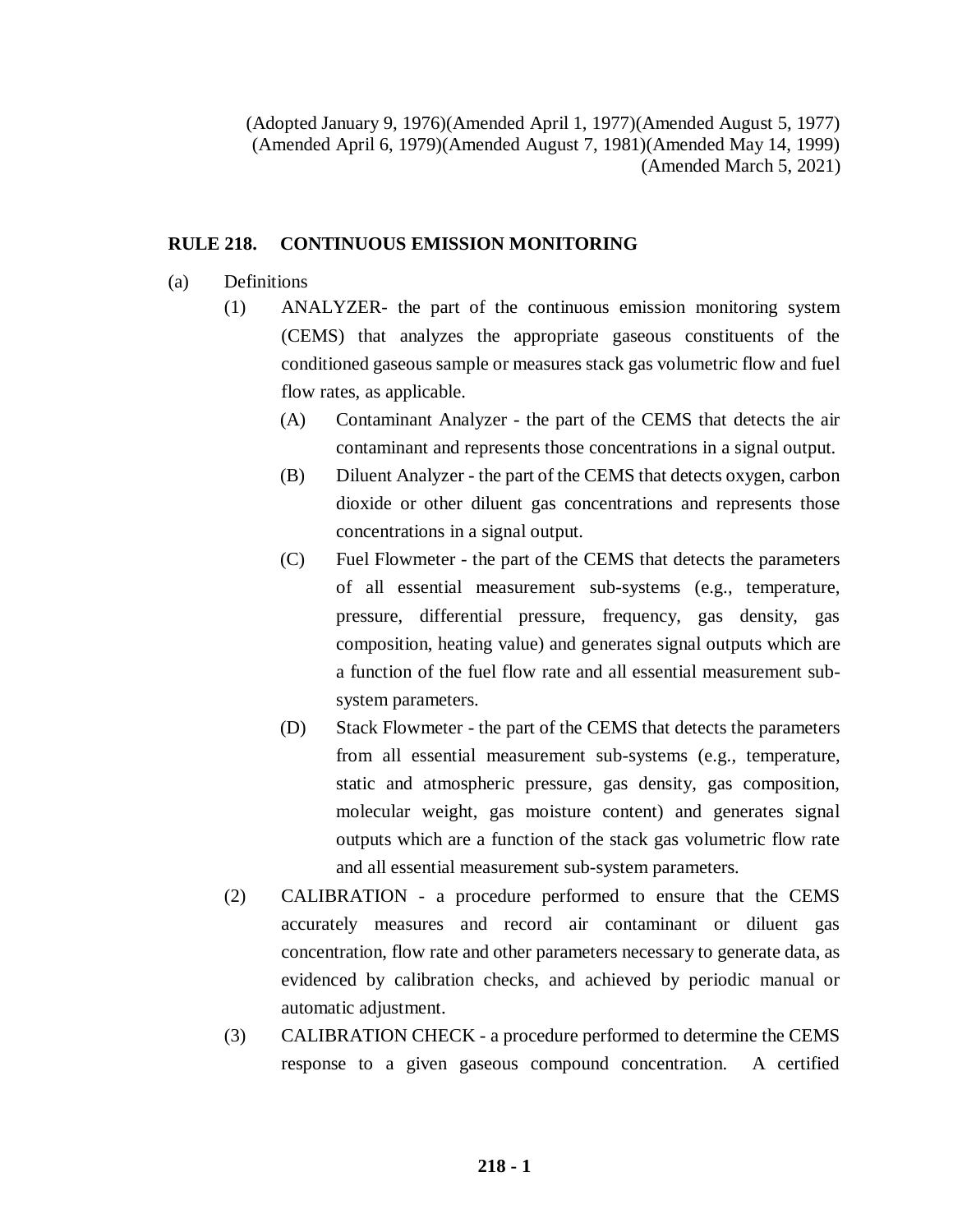calibration gas mixture is injected into the CEMS as close to the probe tip as practical.

- (4) CERTIFIED CEMS a CEMS installed, tested, operated, maintained, and calibrated according to the applicable requirements of Rule 218; that has met the applicable performance specifications according to Rule  $218(c)(1)(B)$ , and, has received written approval and conditions thereto applying, from the Executive Officer.
- (5) CERTIFIED GAS MIXTURE a gas mixture manufactured, analyzed and certified according to "EPA Traceability Protocol for Assay and Certification of Gaseous Calibration Standards" - EPA-600/R97/121, September 1997 Revision (EPA Protocol) or any subsequent version published by EPA. This definition incorporates by reference EPA Protocol.
- (6) CONTINUOUS EMISSION MONITORING SYSTEM (CEMS) the total combined equipment and systems required to continuously determine air contaminants and diluent gas concentrations and/or mass emission rate of a source effluent (as applicable). The CEMS consists of three major subsystems: sampling interface, analyzer and data acquisition system.
- (7) CONTINUOUS MONITORING monitoring in which a minimum of one measurement (e.g., concentration, mass emission, flow rate) is taken and recorded each minute.
- (8) DATA ACQUISITION SYSTEM (DAS) the part of the CEMS that processes data generated by the analyzer and records the results, thus creating a permanent record of the output signal in terms of concentration, flow rate, and/or any other applicable parameter necessary to generate the required data in units of applicable standard. The DAS consists of all equipment such as a computer required to convert the original recorded values to any values required for reporting.
- (9) DILUENT GAS a gas present in a calibration gas mixture or in the source emissions which is present in quantities significantly larger than the air contaminant.
- (10) LABORATORY APPROVAL PROGRAM (LAP) a program administered by the District that grants test-method-specific approvals to independent testing laboratories or firms that perform tests to determine source compliance with District rules and regulations.
- (11) MODIFICATION REQUIRING RECERTIFICATION any change to the basic equipment, control equipment, contaminant concentration, interfering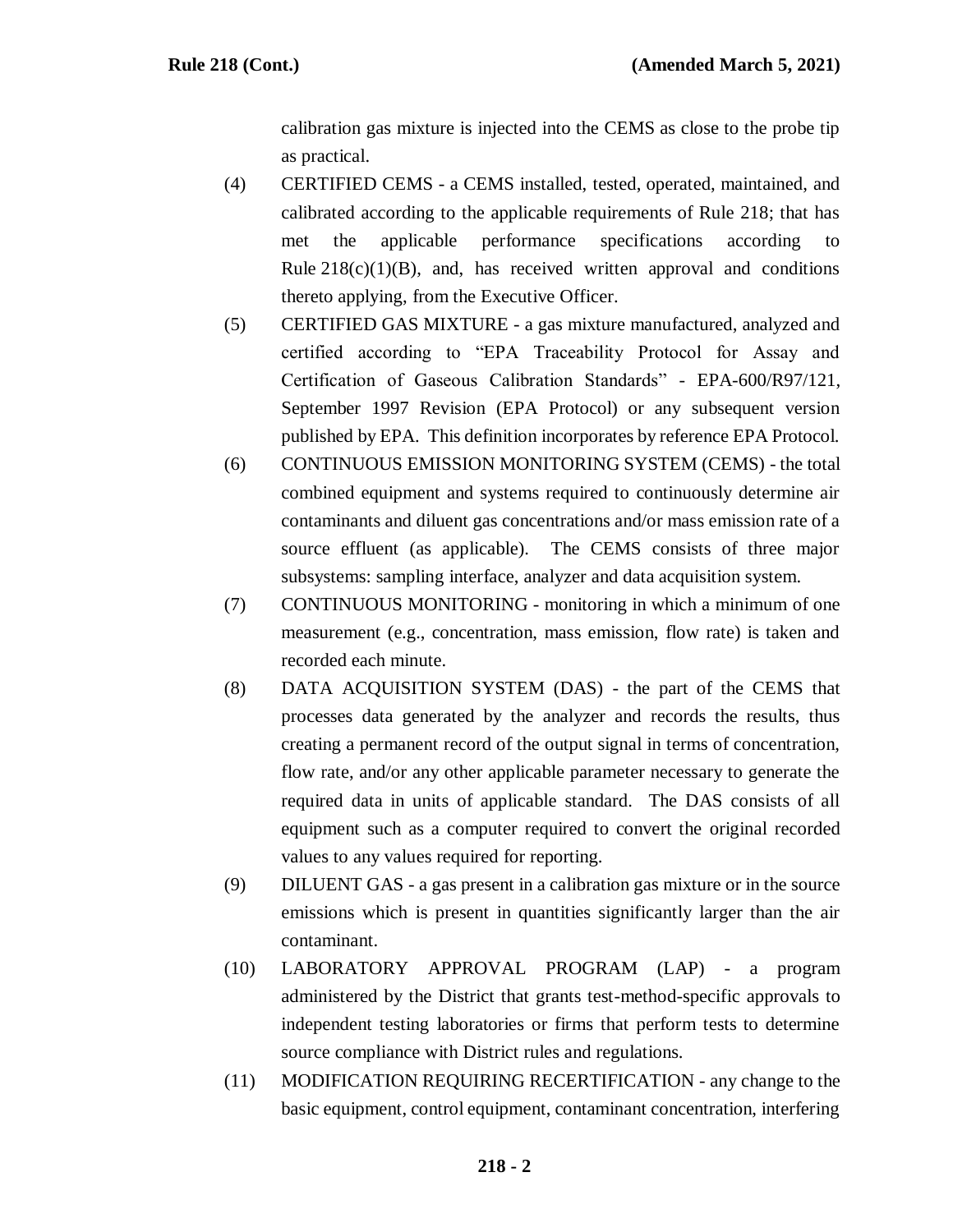substances, or CEMS (or SCEMS) that is deemed by the Executive Officer to have a potential for adversely affecting the ability of the CEMS to provide accurate, precise and timely data representative of the stack emissions for which the CEMS (or SCEMS) is required.

- (12) QUALITY ASSURANCE/QUALITY CONTROL (QA/QC) PLAN a written document in which the specific procedures for the operation, calibration and maintenance of a certified CEMS are described in detail, including additional quality assurance assessments and the corrective action system. The purpose of this plan is to ensure that the CEMS generates, collects and reports valid data that is precise, accurate, complete, and of a quality that meets the requirements, performance specifications, and standards of Rules 218 and 218.1.
- (13) ROUTINE MAINTENANCE preventive evaluation and repair (if necessary) of CEMS performed at specified intervals to preclude system failure. Routine maintenance may be performed as recommended by the manufacturer or a documented standard operating procedure determined through operating experience and approved by the Executive Officer. Repairs to a malfunctioning system are excluded from this definition.
- (14) SAMPLING INTERFACE that part of the CEMS that performs sample acquisition using one or more of the following operations: extraction, physical/chemical separation, transportation or conditioning of a representative sample from a designated source.
- (15) SEMI-CONTINUOUS EMISSION MONITORING a monitoring technique in which a minimum of one measurement (e.g. concentration, mass emission, flow rate) is taken and recorded every fifteen (15) minutes.
- (16) SEMI-CONTINUOUS EMISSION MONITORING SYSTEM (SCEMS) the total combined equipment and systems to semi-continuously determine air contaminant and diluent gas concentrations and/or the mass emission rate in a source effluent (as applicable) The system consists of three major subsystems: sampling interface, analyzer and data acquisition system. This class of monitoring includes but is not limited to gas chromatography, integrated sensitized tape analyzer, other sample integration based technologies, and time-shared CEMS.
- (17) SYSTEM FAILURE inability of the CEMS to meet the requirements of Rule 218.1, "Continuous Emission Monitoring Performance Specifications", or, Code of Federal Regulations, Title 40 - "Protection of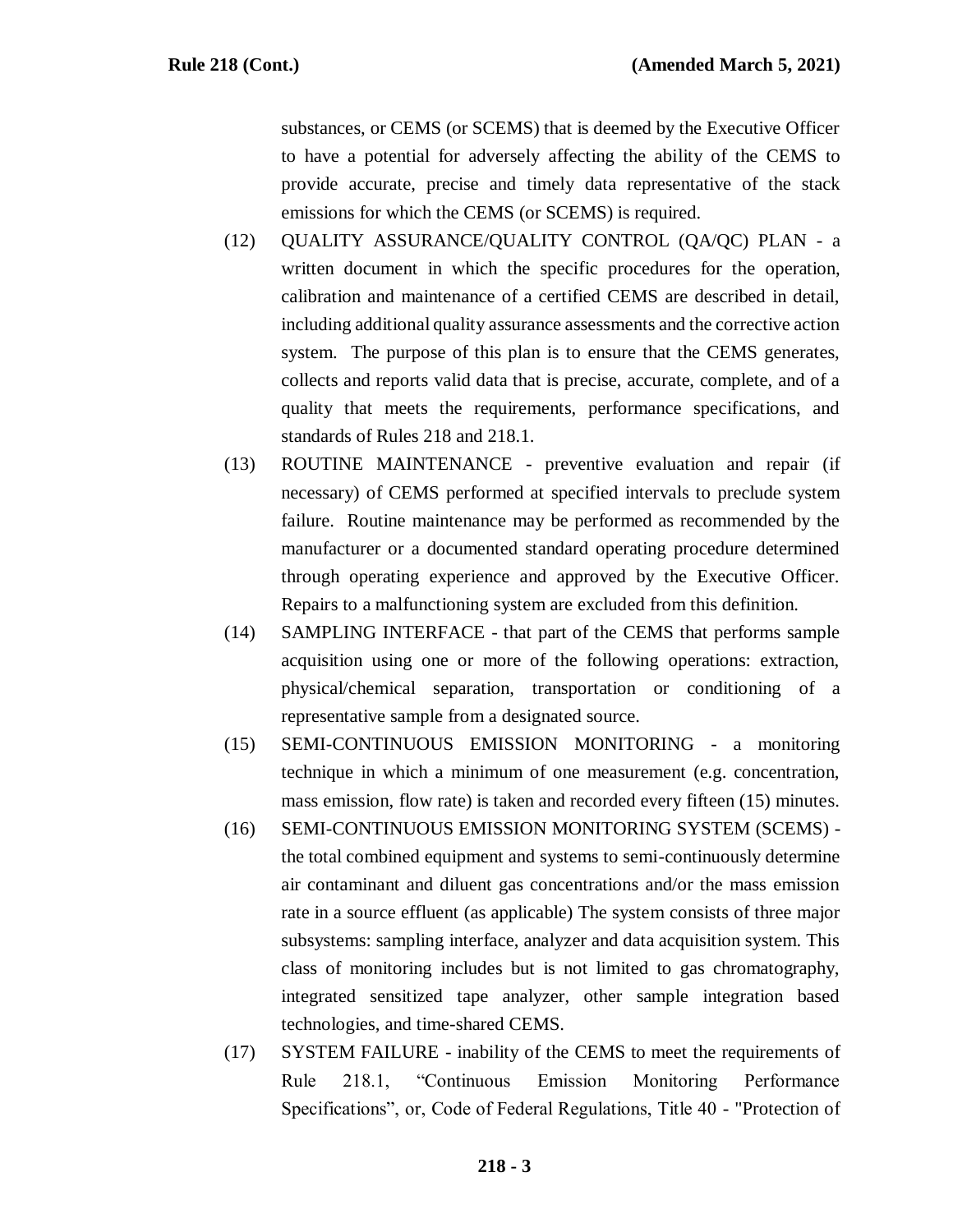Environment", Part 60 - "Standards of Performance for New Stationary Sources", Appendix F - "Quality Assurance Procedures".

- (18) TIME-SHARING a monitoring technique where an analyzer and possibly the associated sample conditioning system is used on more than one source.
- (19) WORKING DAY Monday through Friday excluding holidays.
- (20) ZERO CHECK- a procedure performed to determine the response of the CEMS to a given zero gas standard by means of injecting the zero gas into the CEMS as close to the probe tip as practical.
- (21) ZERO GAS a gas containing less than a specified amount of the air contaminant or diluent gas which, when periodically injected into the CEMS, is used to check CEMS' response to the absence of the air contaminant or diluent gas.
- (b) Applicability and Monitoring Requirements for New, Modified and Existing **CEMS** 
	- (1) The provisions of this Rule shall apply to all sources that require CEMS as specified in the regulations or permit conditions, with the following exceptions:
		- (A) This Rule shall not apply to CEMS subject to Regulation XX "Regional Clean Air Incentives Market (RECLAIM)", Regulation IX - "New Source Performance Standards (NSPS)", Regulation X - National Emission Standards for Hazardous Air Pollutants (NESHAPS), or Regulation XXXI - "Acid Rain Program".
		- (B) This Rule shall not apply to CEMS subject to permit conditions where the purpose of the CEMS is to monitor the performance of the basic and/or control equipment and not to determine compliance with any applicable limit or standard.
		- (C) This Rule shall not apply to CEMS where alternative performance specifications are required by another District rule.
	- (2) The owner or operator of any equipment subject to this Rule shall provide, properly install, operate, and maintain in calibration and good working order a certified CEMS to measure the concentration and/or emission rates, as applicable, of air contaminants and diluent gases, flow rates, and other required parameters. The owner or operator shall also provide the necessary records and other data necessary to calculate air contaminant emission rates or concentrations, as specified in Rule 218, Sections (e) and (f).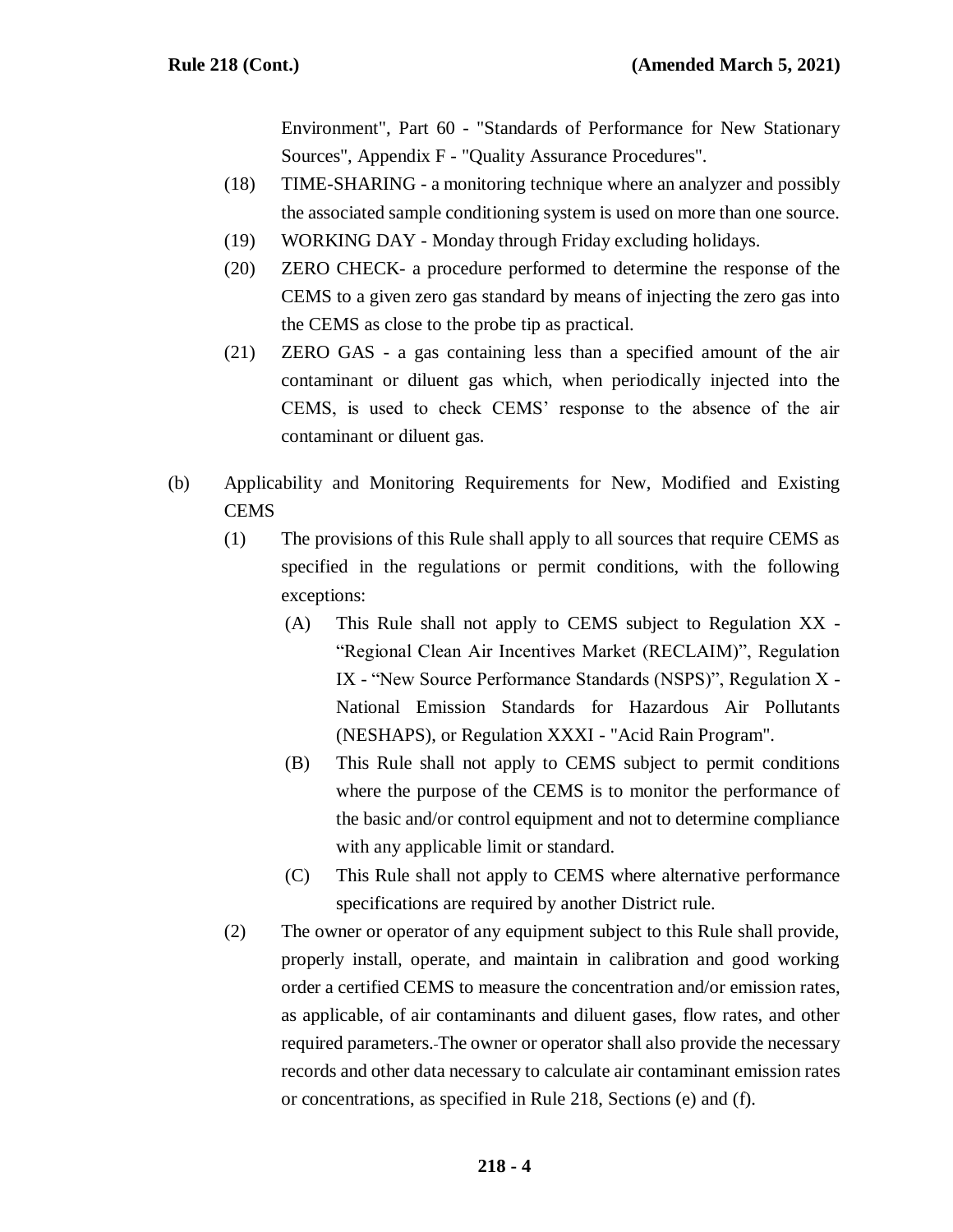(3) The owner or operator of any CEMS subject to Rules 218 and 218.1 shall continue to comply with the requirements specified in these rules until the applicable date of compliance specified in Rule 218.2 (d) or Rule 218.3 (d).

## (c) Requirements for New and Modified CEMS and SCEMS

- (1) Application and Approval Requirements for New and Modified CEMS
	- (A) The owner or operator of any equipment subject to this Rule shall submit to the Executive Officer an "Application for CEMS" or "Application for CEMS Modification", as applicable. Any application submitted on or after May 14, 1999, shall require an initial approval by the Executive Officer prior to installation of a new CEMS or modification of an existing CEMS. The Executive Officer shall notify the applicant in writing within 60 calendar days of receipt of an application for a new CEMS, or within 30 calendar days of receipt of an application for a modification to an existing CEMS, if the application contains sufficient information to be deemed complete. Where an application has been determined to be incomplete, the Executive Officer shall request specific information needed to complete the application. Upon receipt of any complete resubmittal or the additional information, plans or specifications after the application has been deemed incomplete, a new 30-day period shall begin during which the Executive Officer shall determine the completeness of the application and notify the applicant. Within 90 days of installation, a person operating or using CEMS shall undertake a series of certification tests. If the equipment served by the CEMS is not operating at the time of complete CEMS installation, then the CEMS shall undergo a series of certification tests within 90 days from the next start-up of the equipment served by the CEMS. The purpose of the certification tests is to demonstrate the CEMS performance pursuant to the specifications in accordance with the provisions of Rule 218, Section  $(c)(1)(B)$ . The owner or operator shall notify the Executive Officer in writing at least 14 days before the scheduled certification test dates. The certification tests shall be performed by a testing laboratory approved under the District Laboratory Approval Program. Data from such tests shall be submitted to the Executive Officer within 45 days following test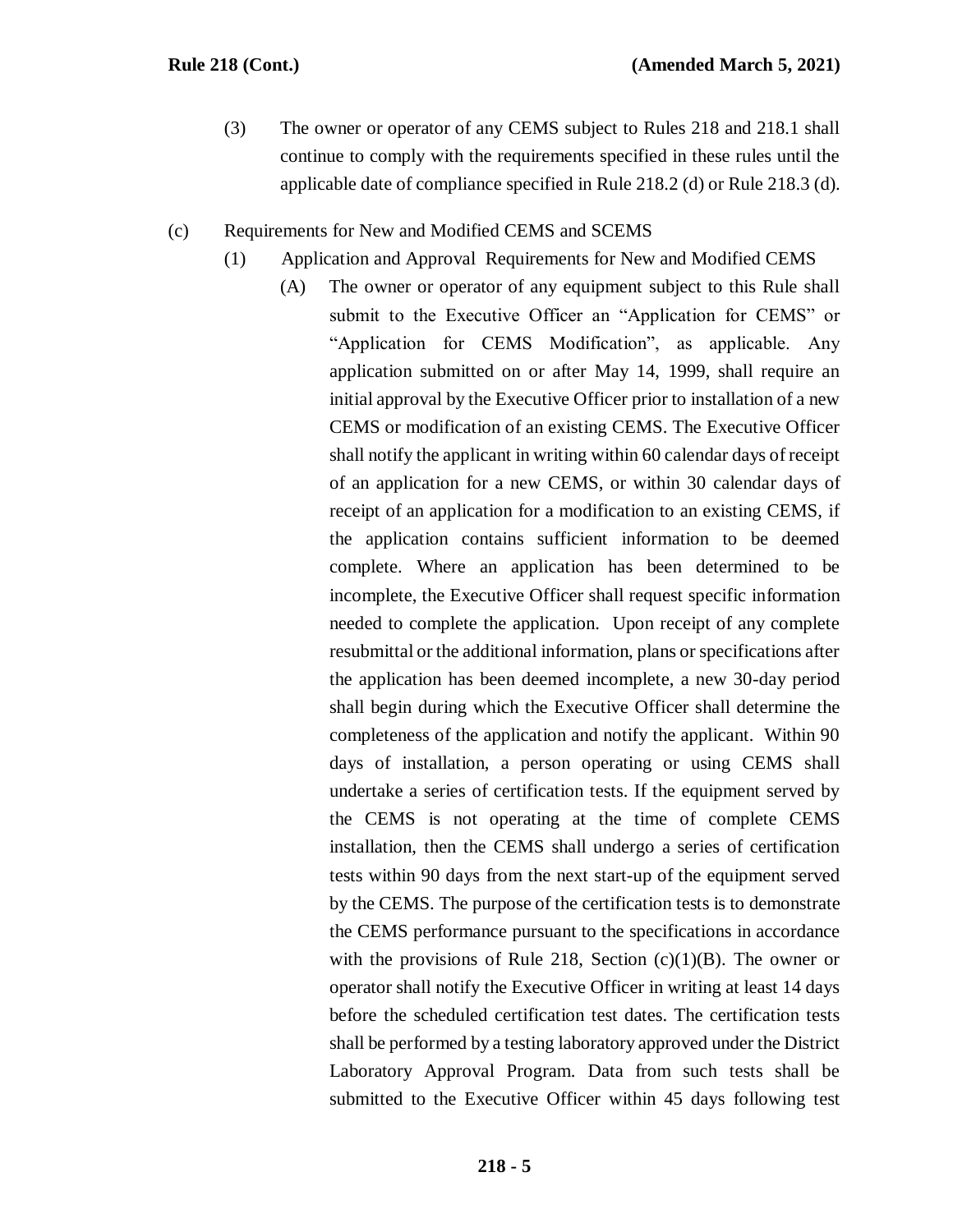completion. If satisfactory performance is demonstrated, final approval of the CEMS shall be granted. Subsequent operation and maintenance of the certified CEMS shall be in accordance with the provisions of Rule 218, Section  $(c)(1)(B)$ . After final approval, modifications made to the CEMS shall be reviewed and approved by the Executive Officer according to the specifications stipulated in Rule 218, Section  $(c)(1)(B)$ , and may require all or a portion of performance tests to be conducted.

- (B) Upon submission of an "Application for CEMS" or "Application for CEMS Modification" as prescribed in Rule 218 Section (c)(1)(A), the applicant shall indicate either one of the following conditions:
	- (i) That the CEMS shall be reviewed and certified according to the provisions of Rule 218.1, "Continuous Emission Monitoring Performance Specifications", Section (b), and the subsequent operation and maintenance of the certified CEMS shall be in accordance with the provisions of Rule 218, Sections (b), (e), (f) and (g) and of the requirements of Rule 218.1(b) and (d), or,
	- (ii) That the CEMS shall be reviewed and certified according to the applicable provisions of the Code of Federal Regulations, Title 40 - "Protection of Environment", Part 60 - "Standards of Performance for New Stationary Sources" (40CFR60), Appendix B - "Performance Specifications" (Appendix B), and the subsequent operation and maintenance of the certified CEMS shall be in accordance with the provisions of Rule 218, Sections (b), (e), (f) and (g), and the requirements of 40CFR60, Appendix F - "Quality Assurance Procedures" (Appendix F).

Notwithstanding the requirements of Section  $(c)(1)(B)(ii)$ , any alternative test methods for 40CFR60, Appendices B and F shall be those that are listed in Rule 218.1, Table 1 - Reference Methods.

(C) A "Notification of Pre-Approved Modification" and report of results of prescribed quality assurance checks may be submitted in-lieu of the "Application for CEMS Modification" when the modification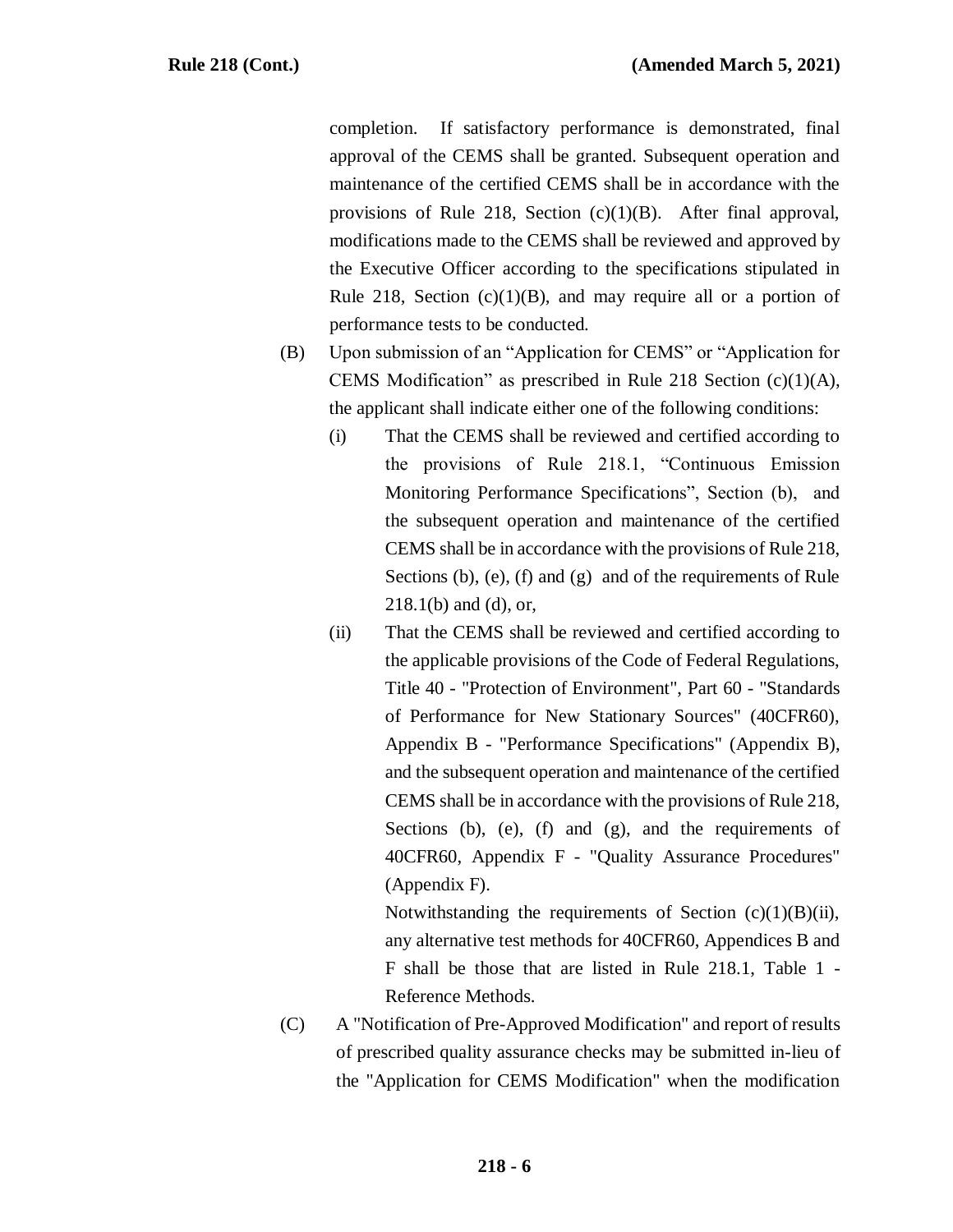has been made in accordance with the written technical guidance document approved by the Executive Officer.

- (2) Application and Approval Requirements for New and Modified SCEMS
	- (A) In-lieu of submitting an application for CEMS per Rule 218, Section  $(c)(1)$ , the owner or operator of any equipment subject to this Rule, may elect to submit an application for a SCEMS if the averaging time for the applicable limits(s) for which the CEMS is required is 24 hours or greater; or, if the owner or operator demonstrates, to the satisfaction of the Executive Officer, that no CEMS technology is commercially available for the applicable contaminant and the applicable limits.
	- (B) If the conditions in Rule 218, Section  $(c)(2)(A)$ , above, do not apply, the owner or operator of any equipment subject to this Rule may still elect to submit an application for a SCEMS in lieu of a CEMS, subject to the following:
		- (i) The owner or operator demonstrates that the concentrations and/or emissions required to be monitored would be equivalent to that monitored by a CEMS for the applicable averaging period, to the satisfaction of the Executive Officer;
		- (ii) The SCEMS shall be capable to take and record a minimum of one measurement (concentration, mass emission rate and/or flow rate, as applicable) every 15 minutes allowing as equally spaced data points as practical;
		- (iii) The owner or operator shall include in the QA/QC plan the method of calculating the 15-minute averages for compliance determination to the applicable limit or standard;
		- (iv) If an exceedance of the allowable limit or standard is calculated using fewer than 100% valid data points, then the District shall use any relevant data for the operation of the equipment (basic and control, as applicable) to verify the calculated exceedance;
		- (v) If a time shared SCEMS is proposed, it shall meet the performance specifications of Rule 218.1, Section (e);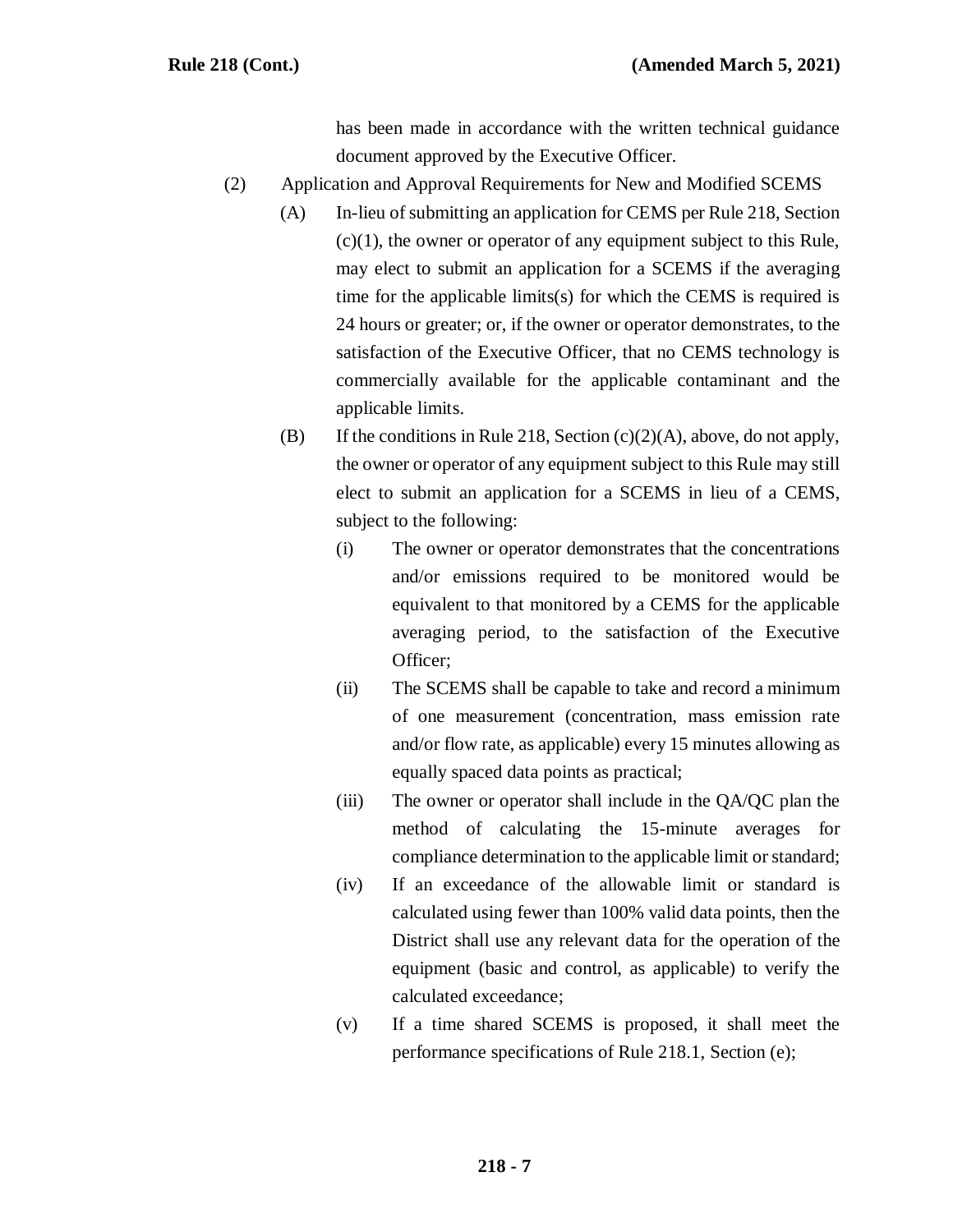- (C) The requirements for the application submittal and approval of CEMS as provided in Rule 218, Section (c)(1) shall also apply for SCEMS applications.
- (3) Operation of CEMS or SCEMS During Certification Testing CEMS or SCEMS shall be certified as configured for the normal operation of the CEMS or SCEMS with respect to sample acquisition, sample conditioning, pollutant/diluent detection, data requirements and reporting.
- (4) Quality Assurance/Quality Control Plan for New or Modified CEMS or **SCEMS** 
	- (A) The owner or operator of CEMS or SCEMS who elects the performance specifications according to Rule 218, Section  $(c)(1)(B)(i)$ , shall submit to the Executive Officer for approval a CEMS QA/QC Plan within 45 days of CEMS installation and no later than 30 days before the certification tests.
	- (B) Alternative Quality Assurance Practices The owner or operator of CEMS or SCEMS who elects the performance specifications according to Rule 218, Section  $(c)(1)(B)(i)$ , may choose to develop alternative CEMS operational test requirements to be included in the CEMS QA/QC procedures that assure data of equivalent or better quality. These alternative QA/QC procedures shall be submitted with the facility QA/QC Plan and are subject to the approval of the Executive Officer.

## (d) Requirements for Existing CEMS and SCEMS

- (1) Requirements for Existing CEMS
	- (A) A CEMS installed and granted final approval before May 14, 1999 shall be maintained and operated according to the provisions of Rule 218, Sections (b), (e), (f) and (g), and the requirements of Rule 218.1, Sections (c) and (d).
	- (B) A CEMS application for initial and final approval submitted to the Executive Officer before May 14, 1999 shall be reviewed and approved by the Executive Officer according to the specifications and requirements of Rule 218.1, Sections (c) and (d). After final approval, the CEMS shall be operated and maintained according to the provisions of Rule 218, Sections (b), (e), (f) and (g), and the requirements of Rule 218.1, Sections (c) and (d).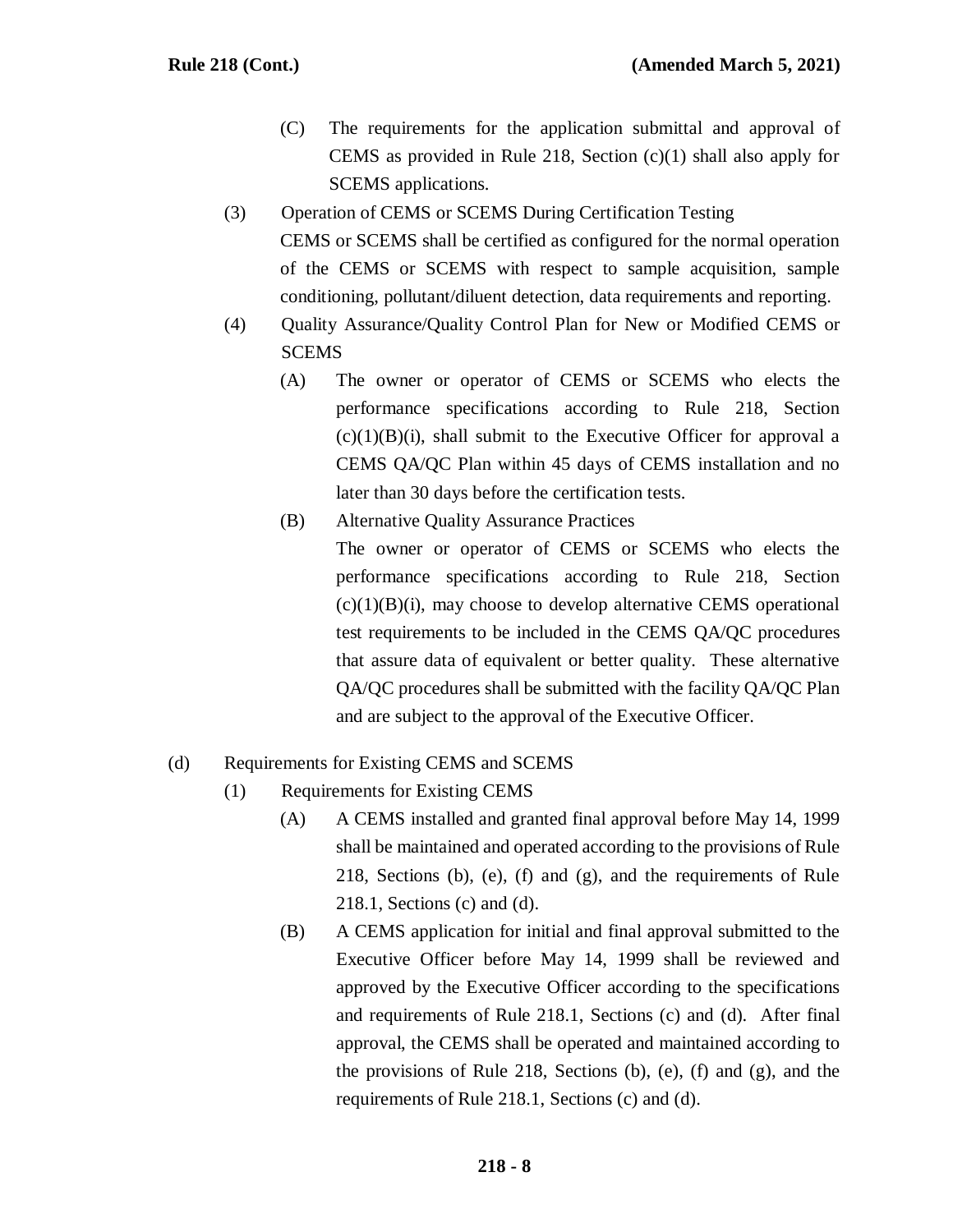- (C) Modifications requiring recertification to any existing CEMS shall be reviewed and approved according to the conditions under Rule 218 Section  $(c)(1)(B)(i)$  or (ii), as applicable. After final approval, the modified CEMS shall be operated and maintained according to the conditions under Rule 218, Section  $(c)(1)(B)(i)$  or (ii), as applicable.
- (D) (i) All existing CEMS as prescribed in Rule 218, Sections  $(d)(1)(A)$  and  $(B)$  shall comply with the provisions of Rule 218.1, Sections (b) and (d), or 40CFR60 Appendices B and F, as applicable, and of Rule 218, Sections (b) and (c), no later than May 14, 2006.
	- (ii) The requirements of Rule 218, Section  $(d)(1)(D)(i)$  shall be waived for a period of three years if the owner or operator demonstrates, to the satisfaction of the Executive Officer, that the existing CEMS is providing data that are of a quality commensurate with the original performance specifications and other indicators of consistent data quality. Data quality factors that will be considered include:
		- (I) Relative Accuracy
		- (II) Calibration Error
		- (III) Calibration Drift
		- (IV) Zero Drift
		- (V) Valid data return percentage
		- (VI) Availability or up-time percentage
		- (VII) Breakdown frequency and duration

(VIII) Excursions beyond quality control limits in QA plan. The owner or operator may apply for a waiver under this subsection every three years after May 14, 2006. This subsection shall not apply to existing CEMS that are required to comply with the provisions of Rule 218.1, Sections (b) and (d), or, 40 CFR60, Appendices B and F, as applicable, and Rule 218, Sections (b) and (c), as a result of CEMS modifications requiring recertification, rule implementation, or, compliance with a permit condition.

(E) The owner or operator of existing CEMS shall develop and implement a written Quality Assurance/ Quality Control (QA/QC)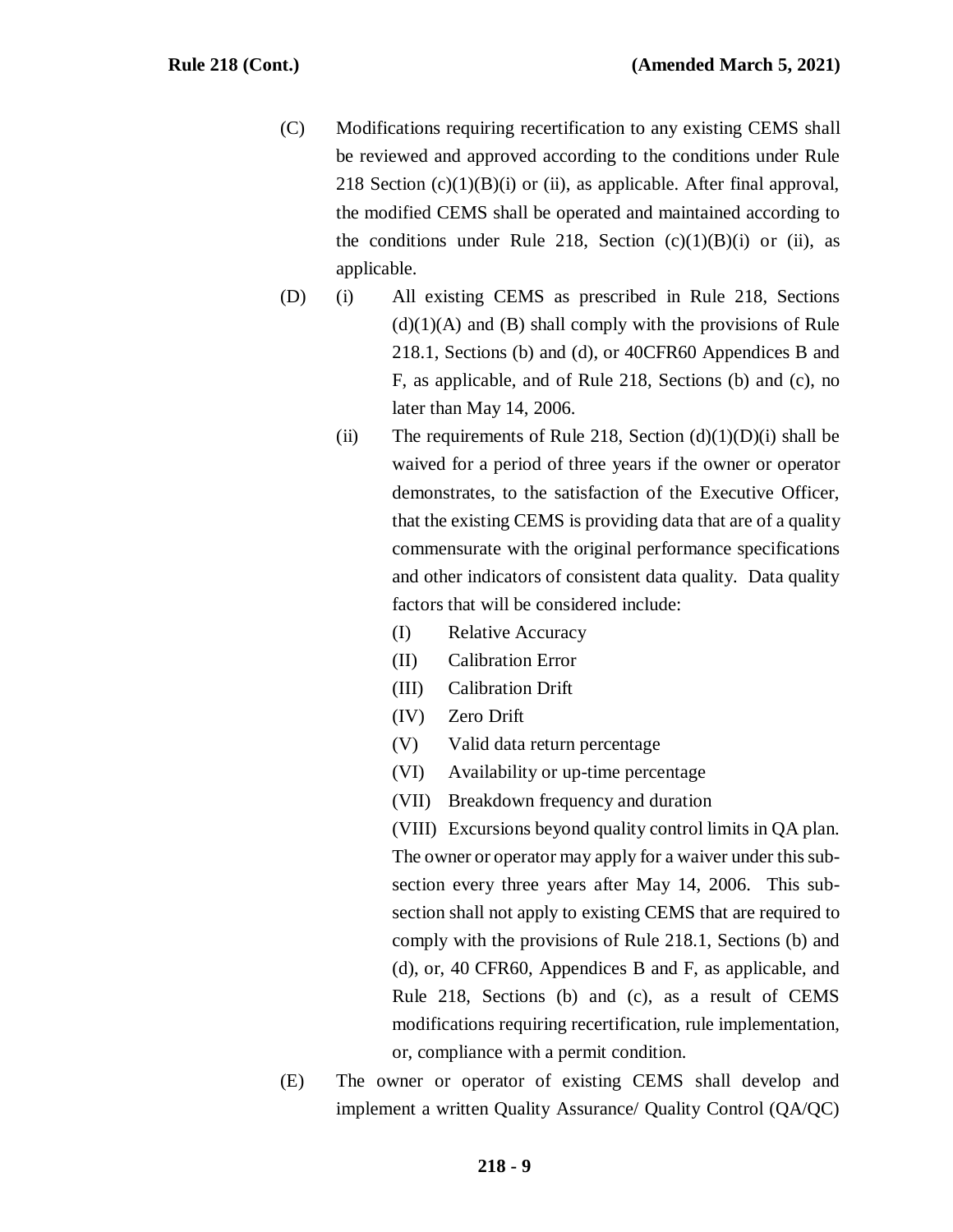Plan no later than May 14, 2000. The written QA/QC Plan shall be kept on record and available for inspection upon request by the Executive Officer.

- (F) On or before May 14, 2005, the owner or operator of any existing CEMS shall submit to the Executive Officer for approval:
	- (i) A certification signed by an authorized representative of the facility that the existing CEMS meets the requirements of Rule 218, Section (c), or,
	- (ii) An "Application for CEMS Modification", with the applicable fee(s) as specified in Rule 301, or,
	- (iii) An application for waiver according to Rule 218, Section  $(d)(1)(D)(i)$ , with documentation supporting the required demonstration;
- (2) Requirements for Existing SCEMS
	- (A) A SCEMS installed and granted final approval before May 14, 1999 shall be maintained and operated according to the provisions of Rule 218, Sections (b), (e), (f) and (g), and the requirements of Rule 218.1, Sections (c) and (d).
	- (B) A SCEMS application for initial and final approval submitted to the Executive Officer before May 14, 1999 shall be reviewed and approved by the Executive Officer according to the specifications and requirements of Rule 218.1, Sections (c) and (d). After final approval, the SCEMS shall be operated and maintained according to the provisions of Rule 218, Sections (b), (e), (f) and (g), and the requirements of Rule 218.1, Sections (c) and (d).
	- (C) Modifications requiring recertification to any existing SCEMS shall be reviewed and approved according to the conditions under Rule 218 Section  $(c)(1)(B)(i)$  or (ii), as applicable. After final approval, the modified CEMS shall be operated and maintained according to the conditions under Rule 218, Section  $(c)(1)(B)(i)$  or (ii), as applicable.
	- (D) The owner or operator of an existing SCEMS operating on or before May 14, 1999 shall be required to comply with the provisions of Rule 218.1 Section (e) - "Time Sharing Requirements" and with the provisions of Rule 218.1 Sections (b) and (d), or, 40CFR60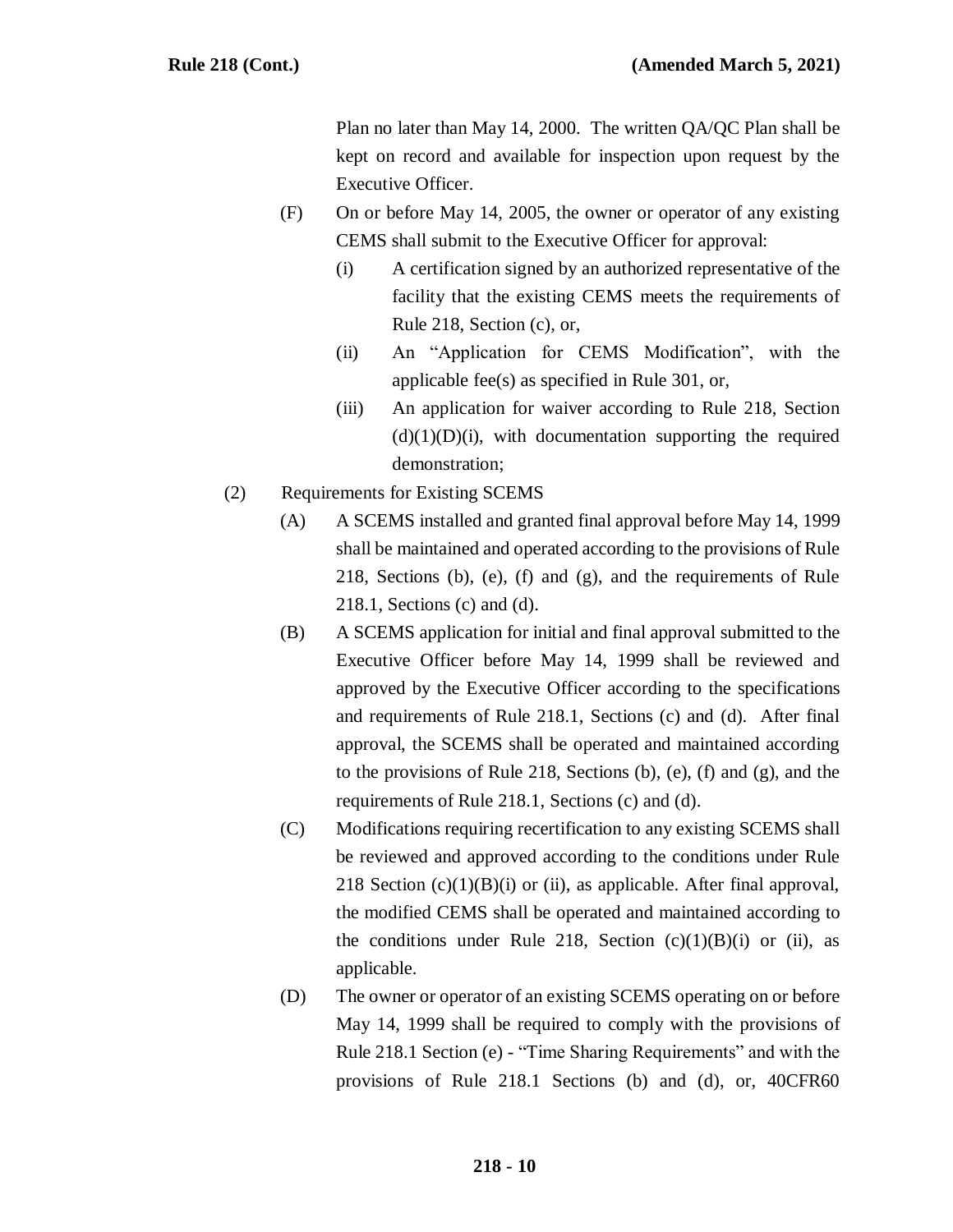Appendix B and F, as applicable, when the equipment served by the time-shared SCEMS is modified such that:

- (i) One or more of the sources monitored requires a new monitoring range,
- (ii) The operating permit is modified to require continuous monitoring, or,
- (iii) An applicable source specific rule is adopted or revised to require continuous monitoring.

Subsequent operation and maintenance of the SCEMS shall be according to the provisions of Rule 218, Section  $(c)(1)(B)(i)$  or (ii), as applicable.

- (e) Retention of Records for New, Modified and Existing CEMS and SCEMS
	- (1) The records of the data obtained from the CEMS recording devices shall clearly indicate concentrations or emission rates, or both, as specified by the Executive Officer. Records shall be maintained by the CEMS owner or operator for a minimum period of two years, unless otherwise specifically provided by another District regulation or permit conditions, and, shall be made available to the Executive Officer upon request.
	- (2) All calculations, raw parameter data used for calculations, records of the occurrence and duration of any start up, shutdown or malfunction, performance test, evaluation, calibration, adjustment and maintenance of the CEMS as well as calibration gas traceability shall be retained by the CEMS operator for a minimum period of two years unless otherwise specifically provided by another District regulation or permit conditions, and shall be made available to the Executive Officer upon request.
- (f) Reporting Requirements for New, Modified and Existing CEMS and SCEMS Unless otherwise specifically provided by another District regulation or permit conditions, the following reporting requirements shall apply to new, modified and existing CEMS and SCEMS:
	- (1) A CEMS owner or operator shall provide a summary of the concentration and/or emission rate data, as applicable, obtained from the CEMS, as well as any additional information specified by the Executive Officer, to evaluate the accuracy and precision of the measurements. The summary shall be submitted once every six months to the Executive Officer, except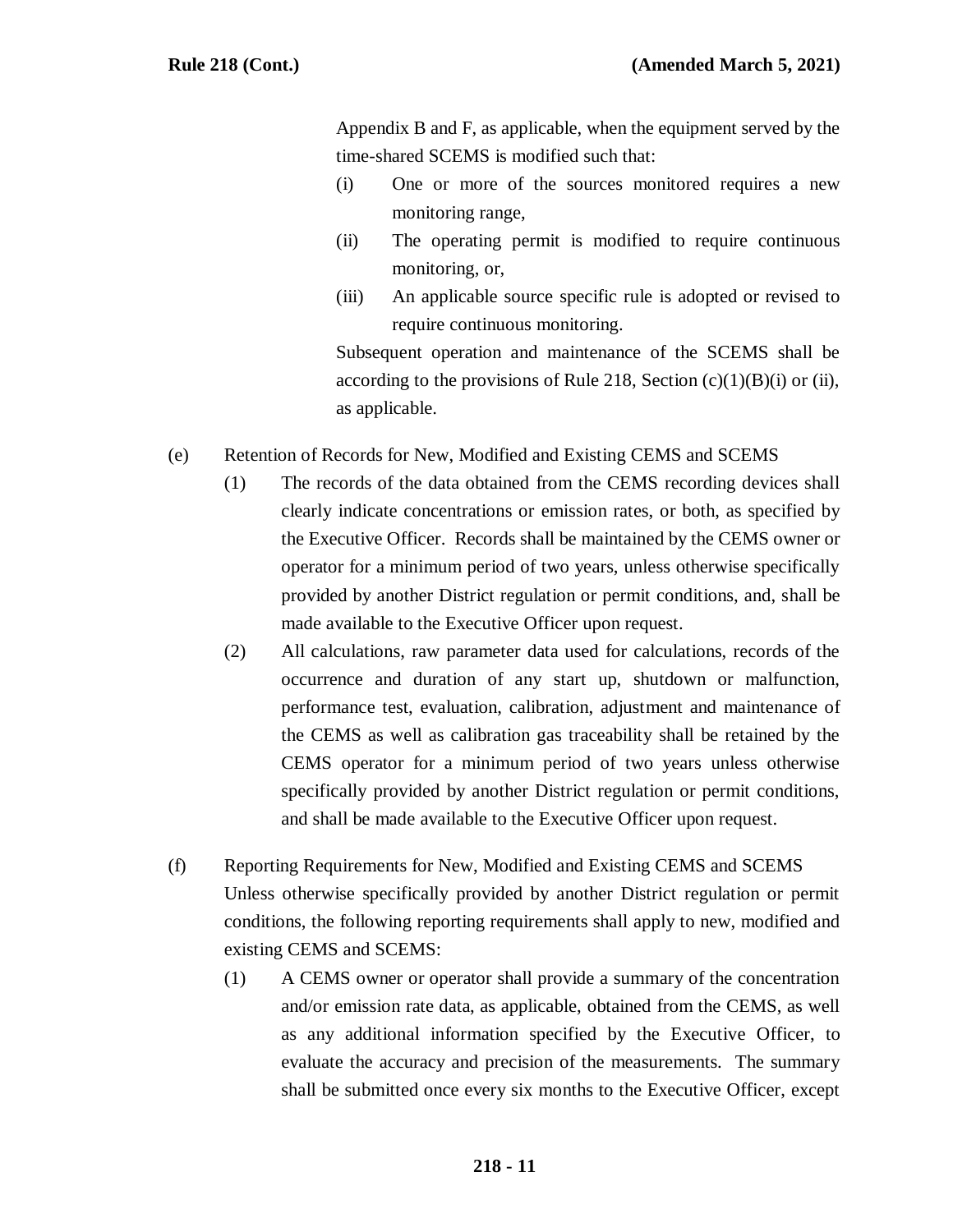when more frequent reporting is specifically required by another District rule, or the Executive Officer, on a case-by-case basis, determines that more frequent reporting is necessary to accurately assess the compliance status of the source. The summary report shall be submitted within 30 days following the end of the six-month period being reported, in the form and manner prescribed by the Executive Officer. The summary shall be maintained onsite in a retrievable and readable form and shall be made available to the Executive Officer upon request. The submitted summaries shall be available for public inspection at the District.

- (2) The CEMS owner or operator shall report any concentration level and/or emission rate, as applicable, in excess of the regulated limit within 24 hours or the next working day after such occurrence in the form and manner prescribed by the Executive Officer. The report shall include the following information:
	- (A) Time intervals, date, and magnitude of the excess concentration level, nature and cause of the excess concentration (if known), corrective action(s) taken, preventive measure(s) adopted, specific location of CEMS, the equipment or CEMS involved and the facility contact person.
	- (B) The averaging period used for data reporting shall correspond to the averaging period specified in the rule or permit condition governing the concentration and/or emission rate, if applicable.
- (3) Reports of CEMS Failure or Shutdown
	- (A) The CEMS owner or operator shall notify the Executive Officer within 24 hours or the next working day, in the event of a system failure or shutdown, which exceeds 24 hours. Zero and calibration checks and routine maintenance do not require reporting.
	- (B) In the case of a CEMS failure or shutdown, compliance with the provisions of Rule 218, Section (b) is waived for a period not to exceed 96 consecutive hours. Such waiver is extended beyond 96 consecutive hours only if a petition for an interim variance is filed in accordance with Regulation V and shall terminate at the time the Hearing Board acts upon such variance petition. CEMS owners or operators of qualified facilities may obtain a Hearing Board approval of an alternative operating condition following the